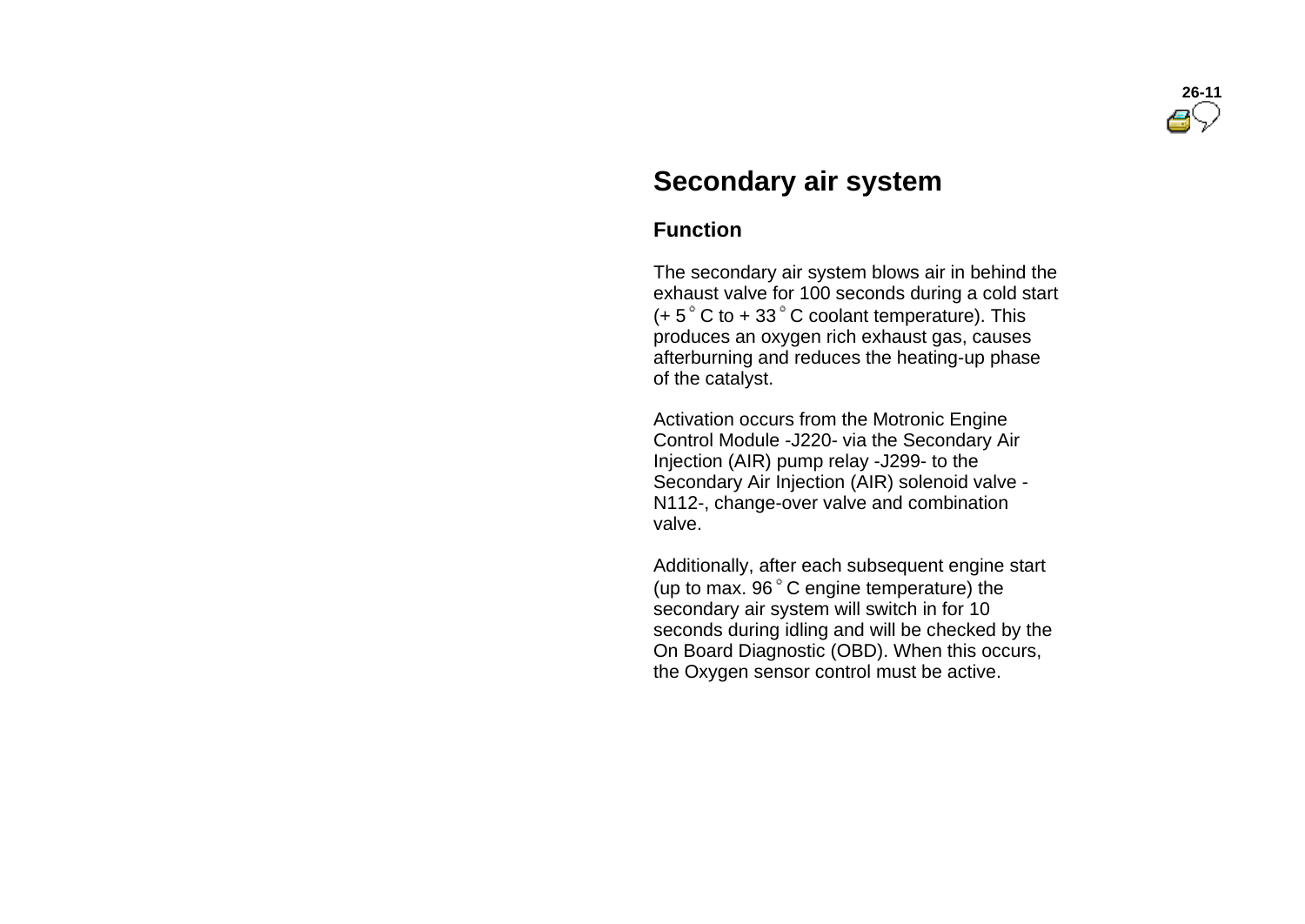



## **Secondary air system components, removing and installing**

#### *Note:*

*Components marked with an asterisk (\*) are checked by On Board Diagnostic (OBD)*

- *Components marked with a double asterisk (\*\*) are checked by the Output Diagnostic Test Mode (DTM)*
- *Repair Manual, 1.8 Liter 4-Cyl. 5V Turbo Fuel Injection & Ignition, Repair Group 01*
	- **1 - Combination valve**
		- $\bullet$  Checking  $=$  Page  $\Rightarrow$  Page 26-17
	- **2 - Bracket**
		- ◆ Secured to cylinder head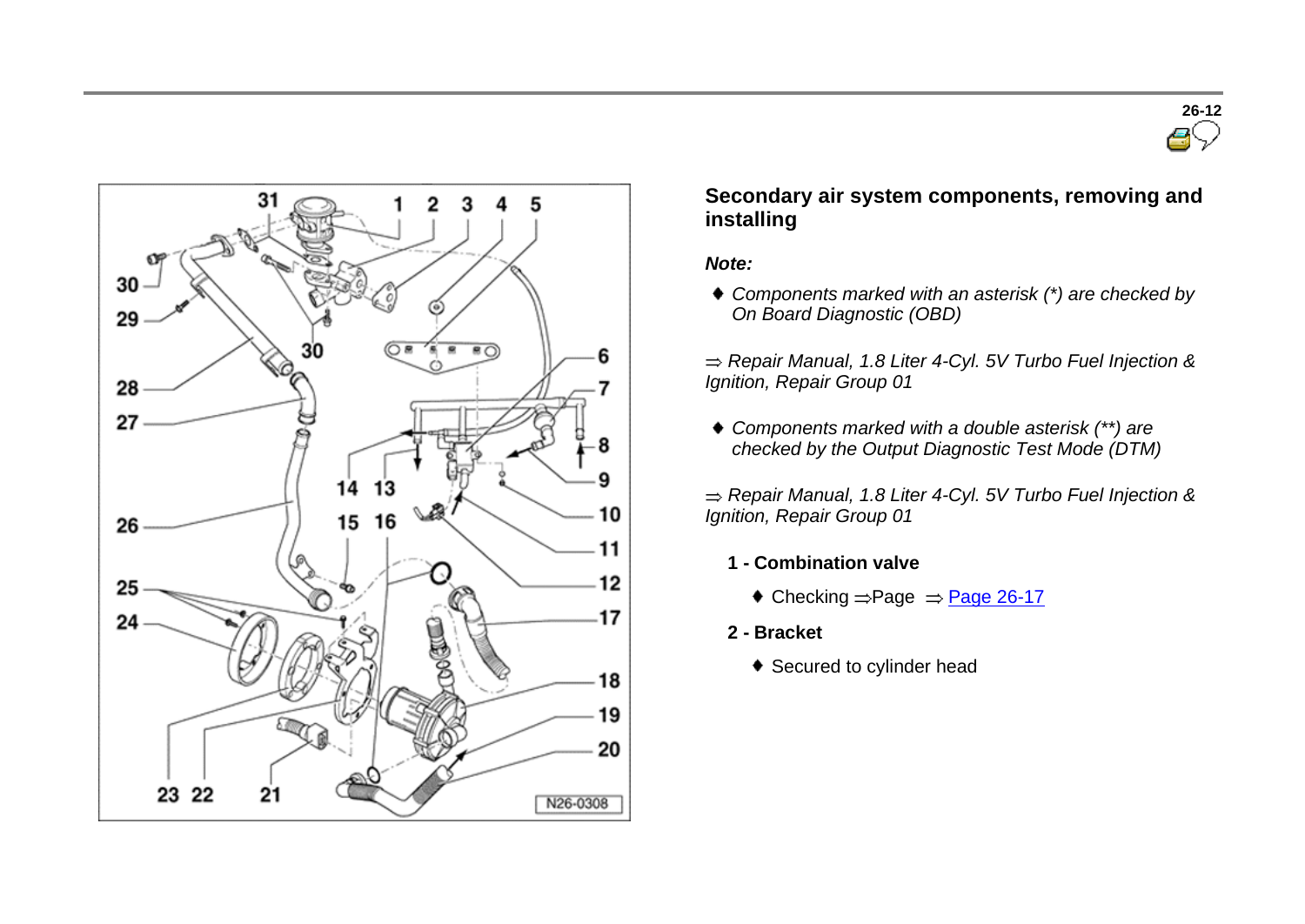



- **3 - Gasket**
	- Always replace
- **4 - Rubber mounting**
- **5 - Bracket**
	- ◆ Secured to intake manifold
- **6 - Secondary Air Injection (AIR) solenoid valve - N112-\*/ \*\***
	- Resistance: 25 to 35  $\Omega$
- **7 - Check valve**
- **8 - From vacuum reservoir**
- **9 - To brake servo**
- **10 - 6 Nm**
- **11 - Breather connection**
- **12 - Connector**
	- $\bullet$  2-pin
- **13 - To Recirculating valve for turbocharger -N249-**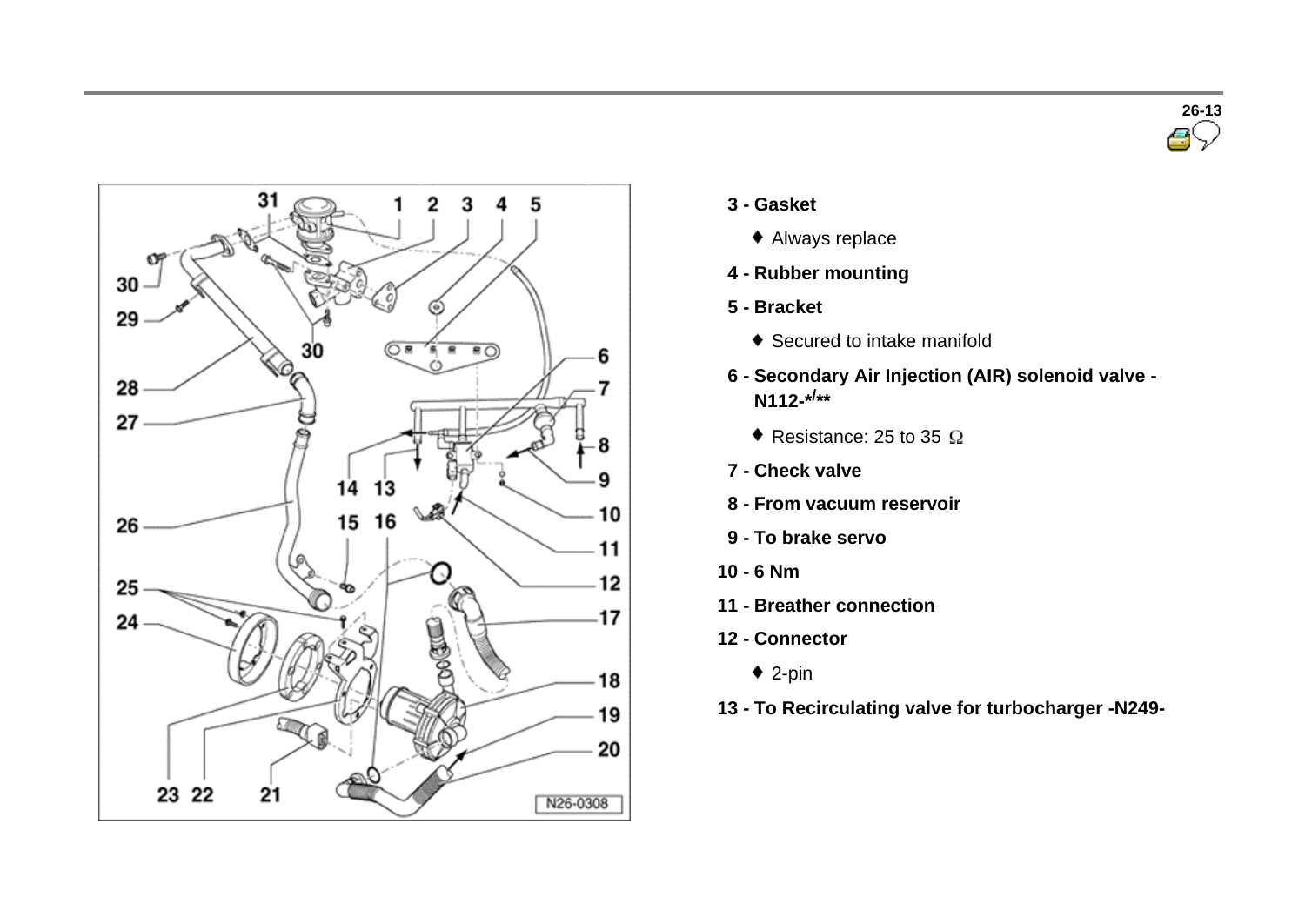



- **14 - To pressure unit on turbocharger**
- **15 - 10 Nm**
- **16 - O-Ring**
	- ◆ Replace if damaged
- **17 - Pressure hose**
	- Ensure seated tightly
	- **+ Press together at front to release**
- **18 - Secondary Air Injection pump motor -V101-\*\***
	- $\bullet$  Checking function  $\Rightarrow$  Page 26-19
- **19 - To air cleaner**
- **20 - Intake hose**
	- For secondary air pump
- **21 - Connector**
	- $\bullet$  2-pin
	- ◆ For secondary air injection pump motor
- **22 - Bracket**
	- For secondary air injection pump motor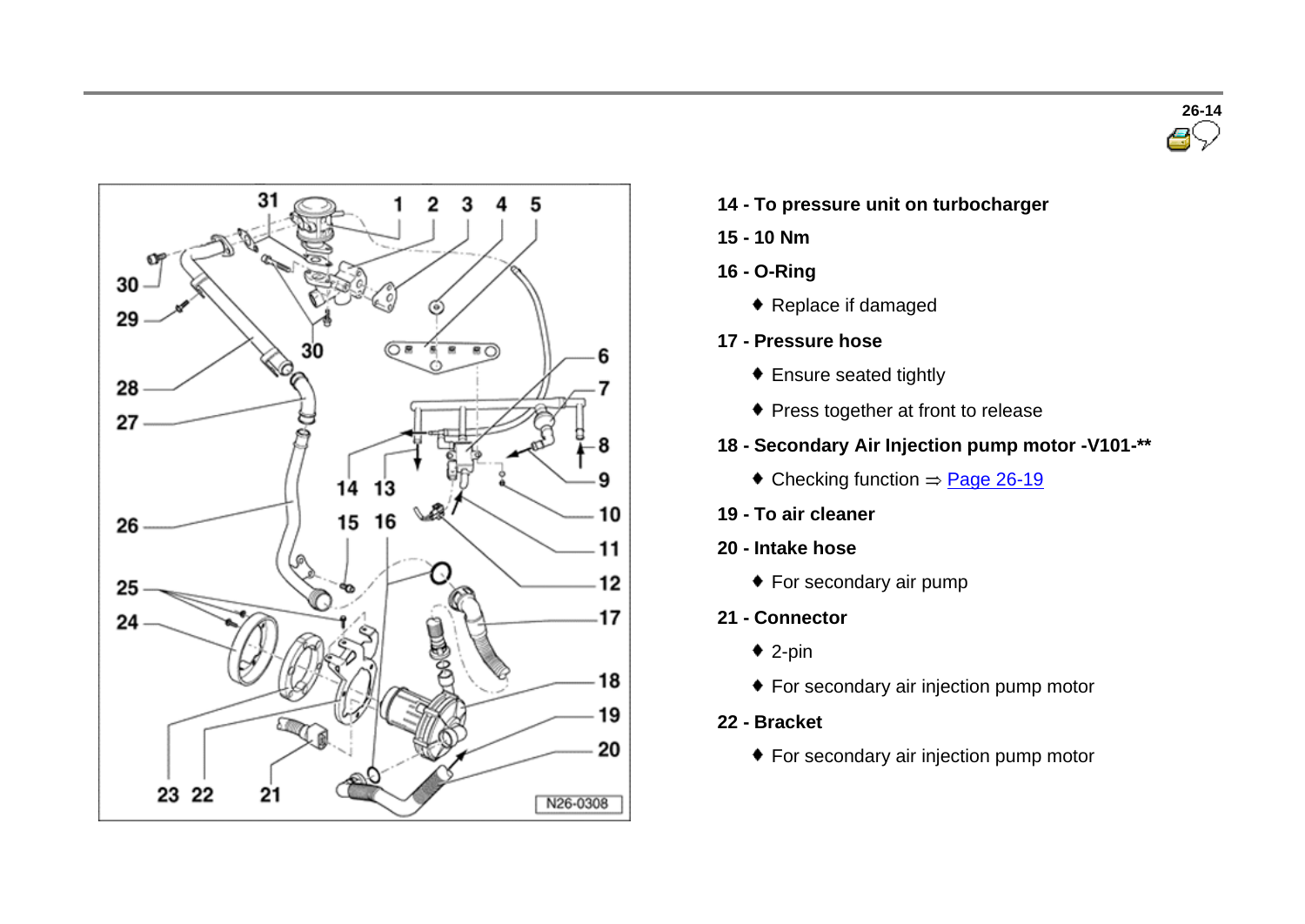



- **23 - Insulation ring**
- **24 - Protective cap**
- **25 - 10 Nm**
- **26 - Connecting pipe**
- **27 - Angle piece**
	- ◆ Secure with screw-type or spring-type clips
- **28 - Pressure pipe**
- **29 - 6 Nm**
- **30 - 10 Nm**
- **31 - Gasket**
	- Always replace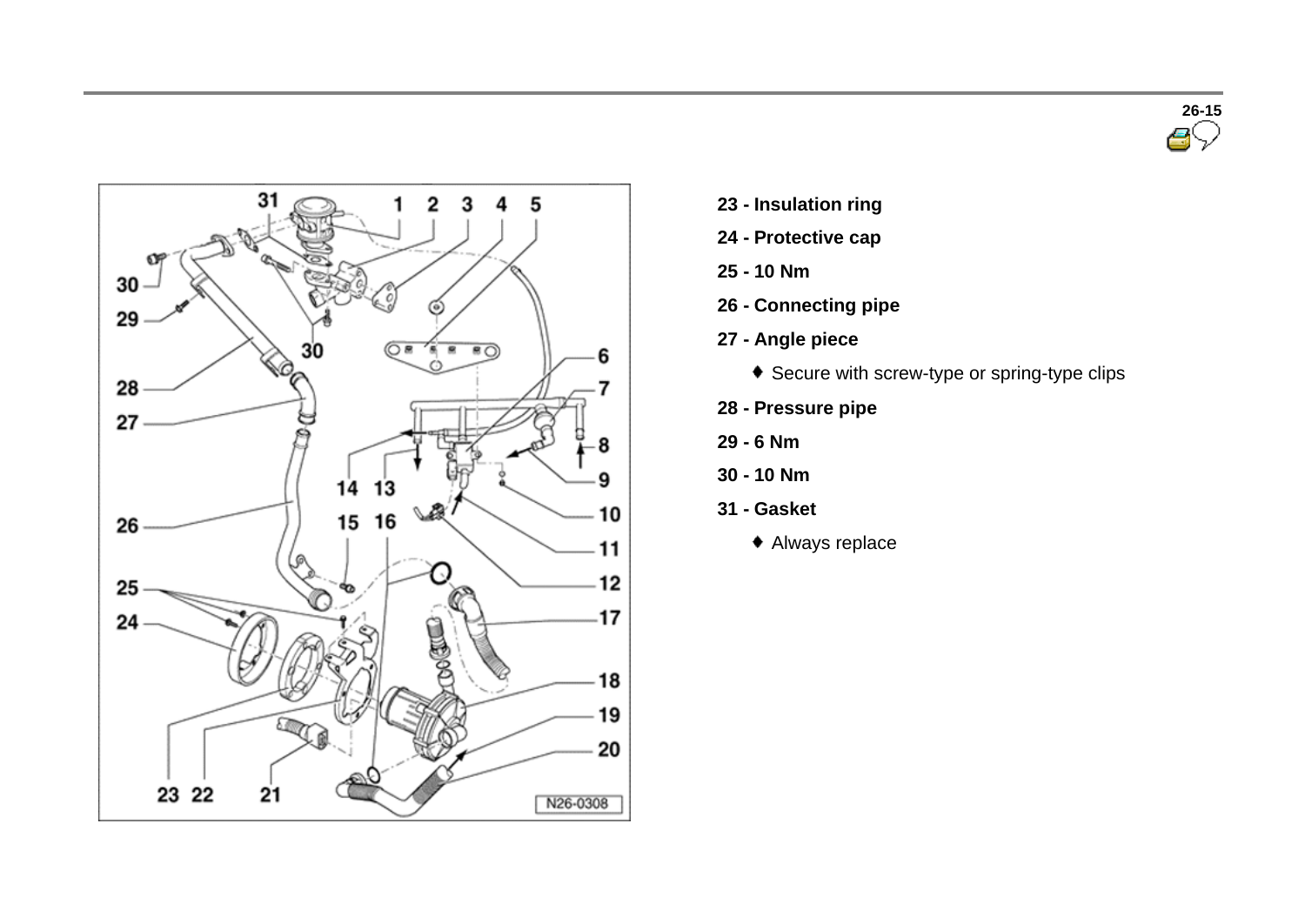



 $\blacktriangleleft$ 

- **Fig. 1 Secondary Air Injection pump relay -J299- (arrow)**
	- *If tools are necessary to pull relays or control modules out of the relay plate, first disconnect battery Ground strap.*
	- *Before disconnecting battery Ground strap obtain code for radios with anti-theft coding.*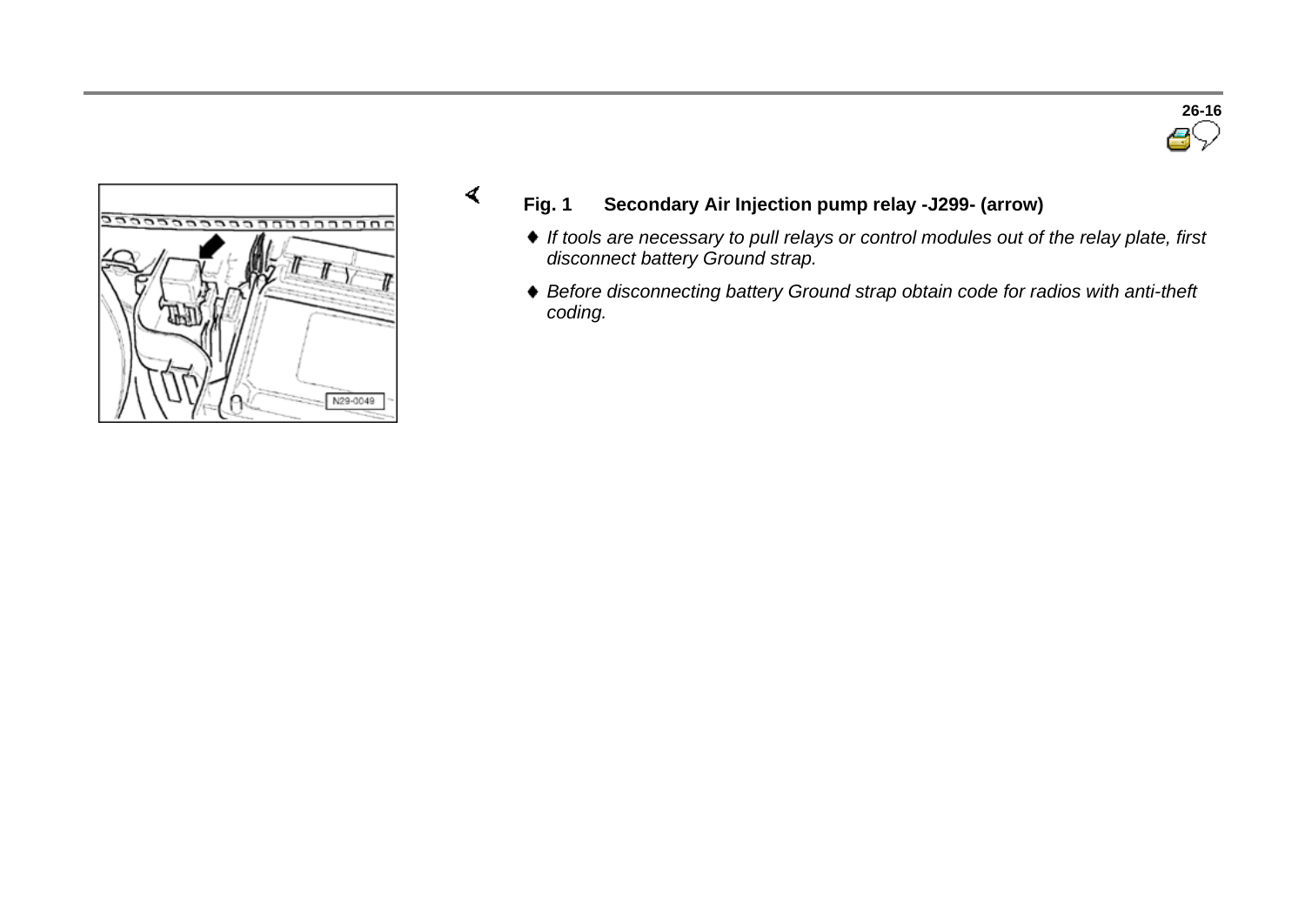

### **Combination valve, checking**

#### **Special tools and equipment**

V.A.G 1390 Hand vacuum pump

#### **Checking conditions**

 $\blacktriangleleft$ 

No code stored in Diagnostic Trouble Code (DTC) memory.

*Repair Manual, 1.8 Liter 4-Cyl. 5V Turbo Fuel Injection & Ignition, Repair Group 01*

Perform Output Diagnostic Test Mode (DTM).

- Vacuum lines and hose connections free of leaks.
- Vacuum lines not blocked/kinked.

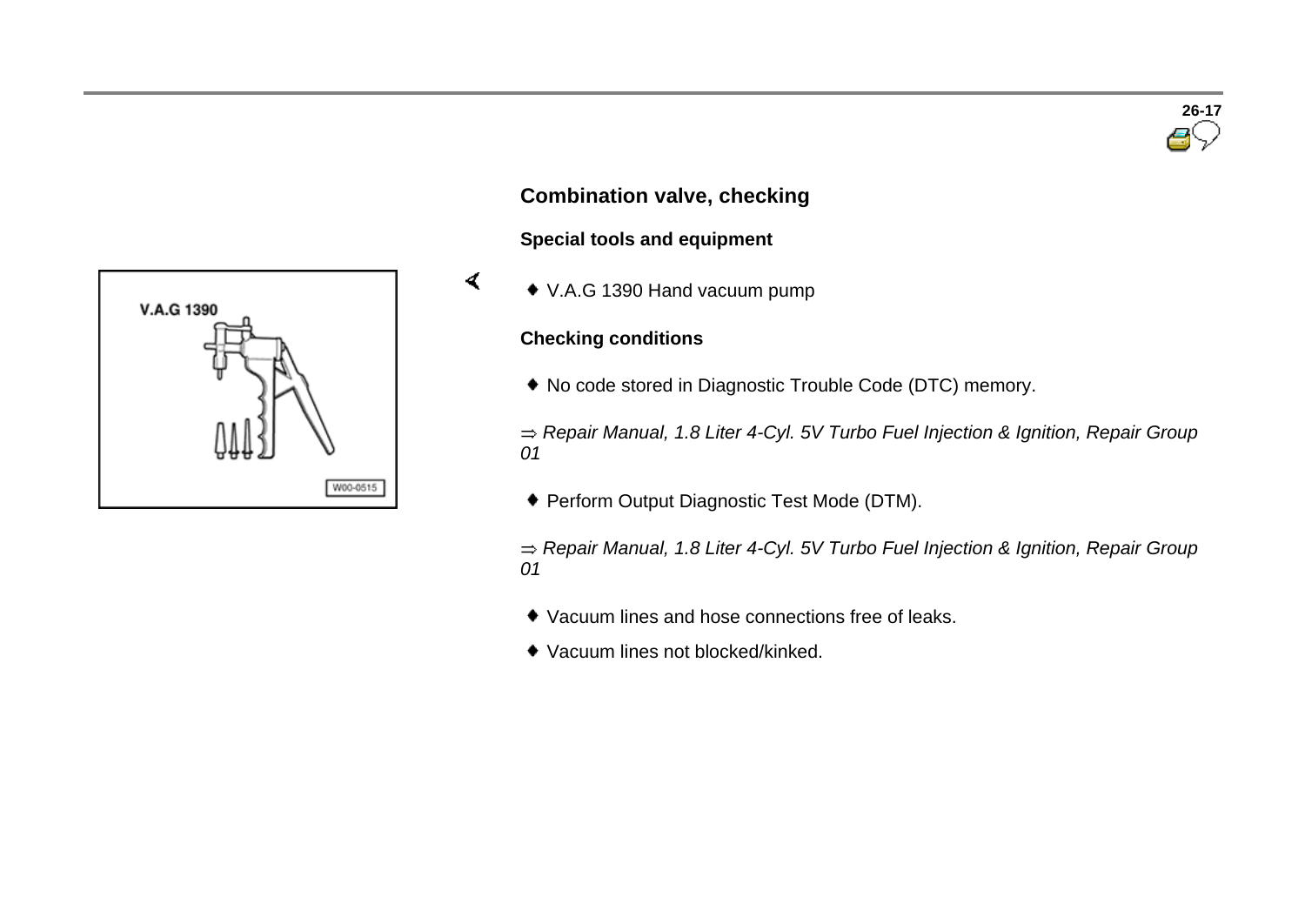



## **Checking sequence**

- Pull vacuum hose off combination valve (arrow) and connect hand vacuum pump V.A.G 1390.

#### *Note:*

 $\blacktriangleleft$ 

 $\blacktriangleleft$ 

*Do not use compressed air during the following check!*



- Remove pressure hose from secondary air injection pump motor and blow into hose lightly.
	- Combination valve must be closed.
	- Operate hand vacuum pump.
	- Combination valve must open.

If the combination valve does not open:

- Replace combination valve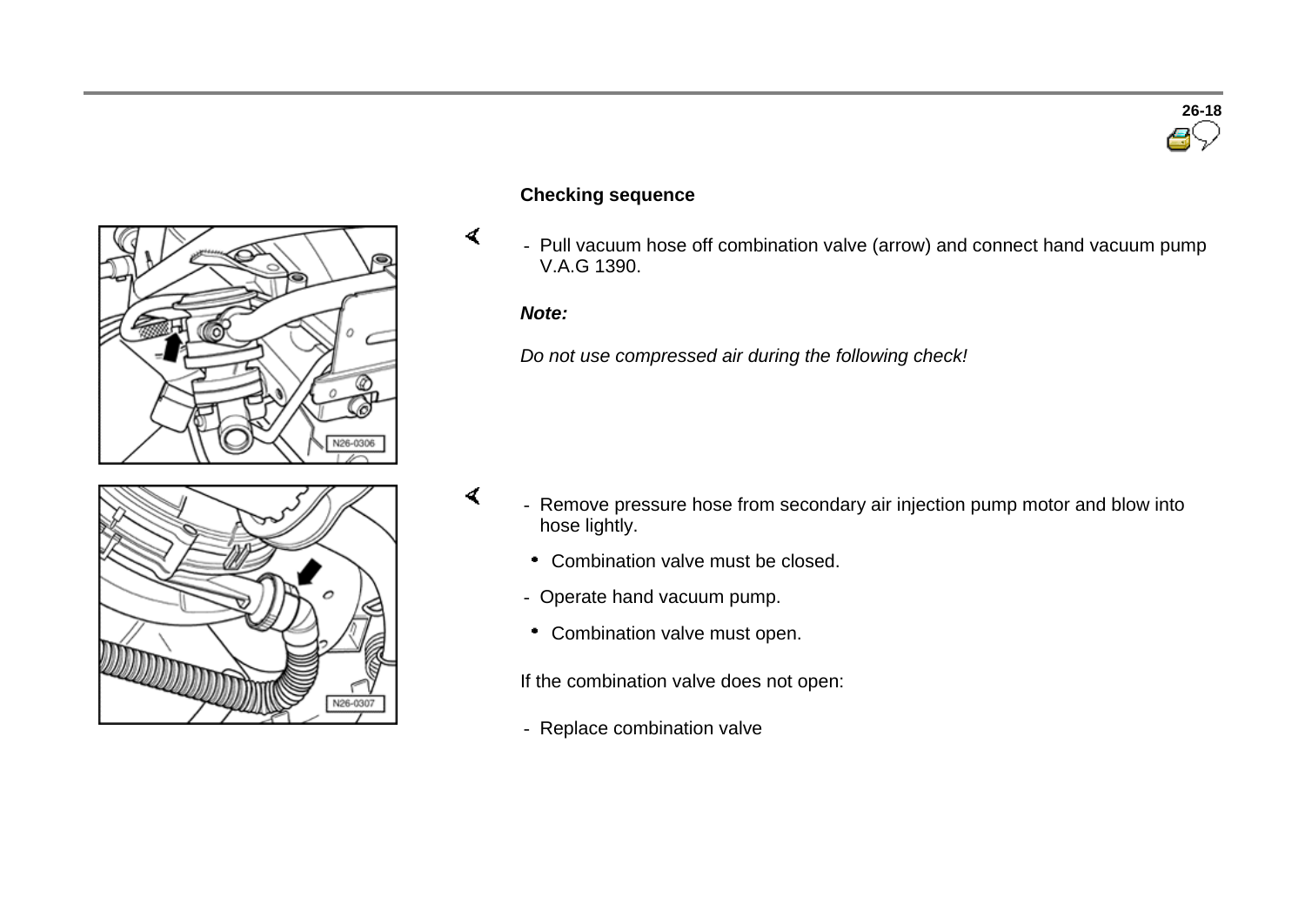

# **Secondary Air Injection pump motor**

**Special tools and equipment** 

V.A.G 1551 Scan Tool

#### *Note:*

 $\blacktriangleleft$ 

 $\blacktriangleleft$ 

*The vehicle system tester V.A.G 1552 can be used instead of the V.A.G 1551 Scan Tool, however a print-out is not possible.*

V.A.G 1551/3 Cable



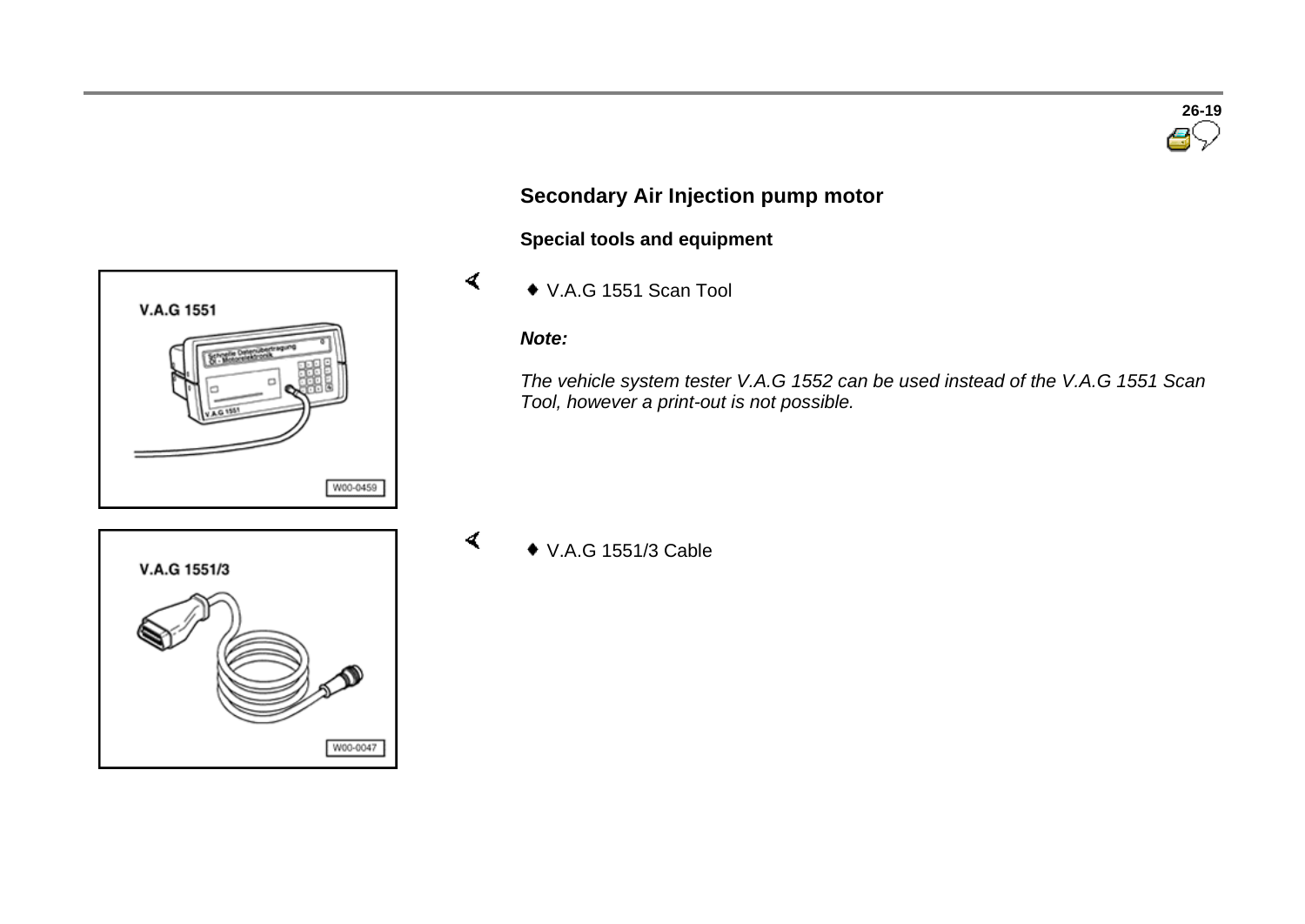

#### **Checking conditions**

- ◆ Fuse for secondary air injection pump relay OK.
- ◆ Suction hose for secondary air injection pump is not blocked or kinked

#### **Checking sequence**

- Remove insulation tray.
- *Repair Manual, Body Exterior, Repair Group 50*
- Disconnect pressure hose from the secondary air injection pump motor.
- Activate secondary air injection pump relay via Output DTM.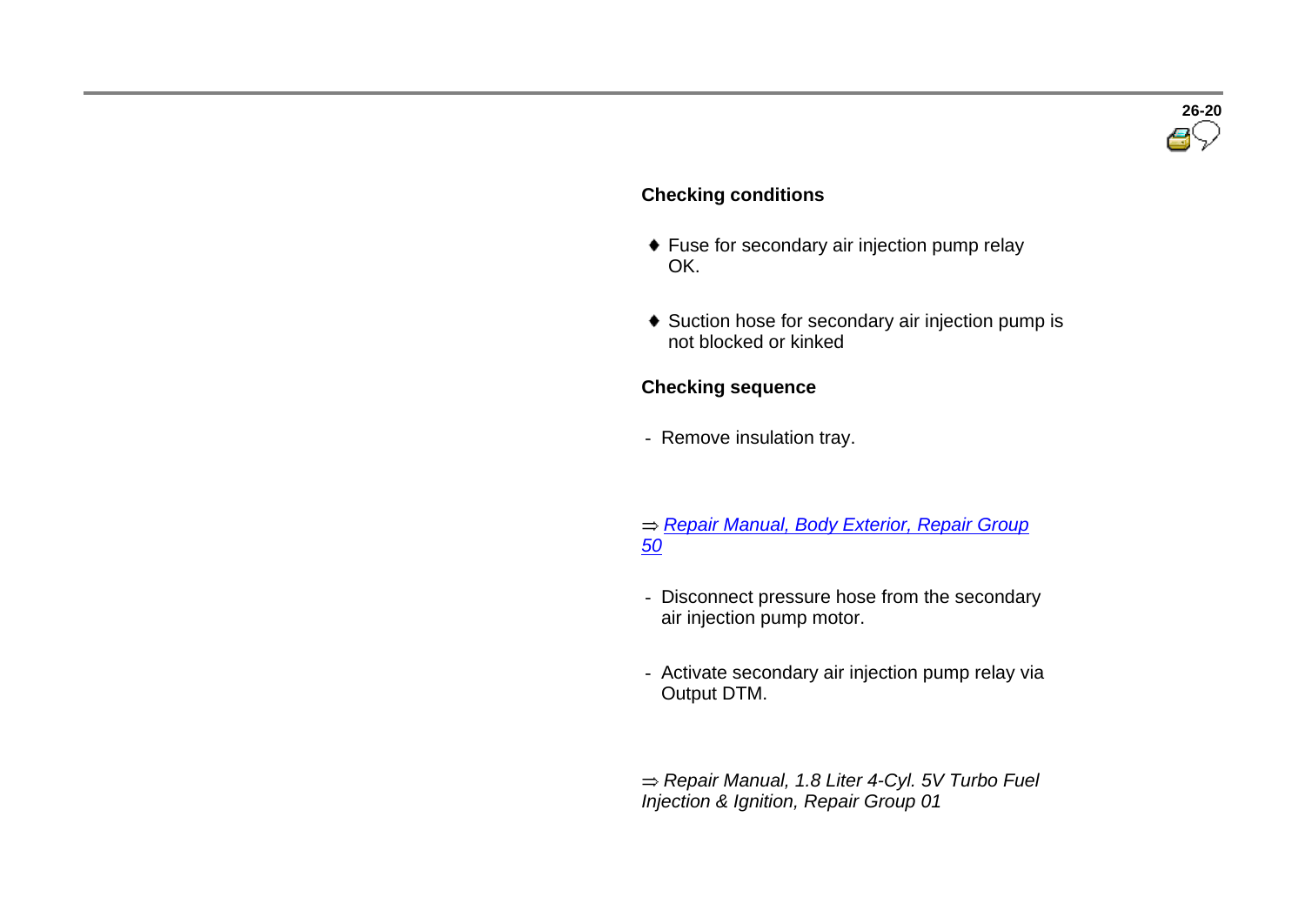Secondary air injection pump motor must run at intervals, and air must exit outlet connections.

If the motor runs, but no air exits:

- Replace secondary air injection pump motor.

 If the secondary air injection pump motor does not run at intervals:

- Check activation of secondary air injection pump motor.